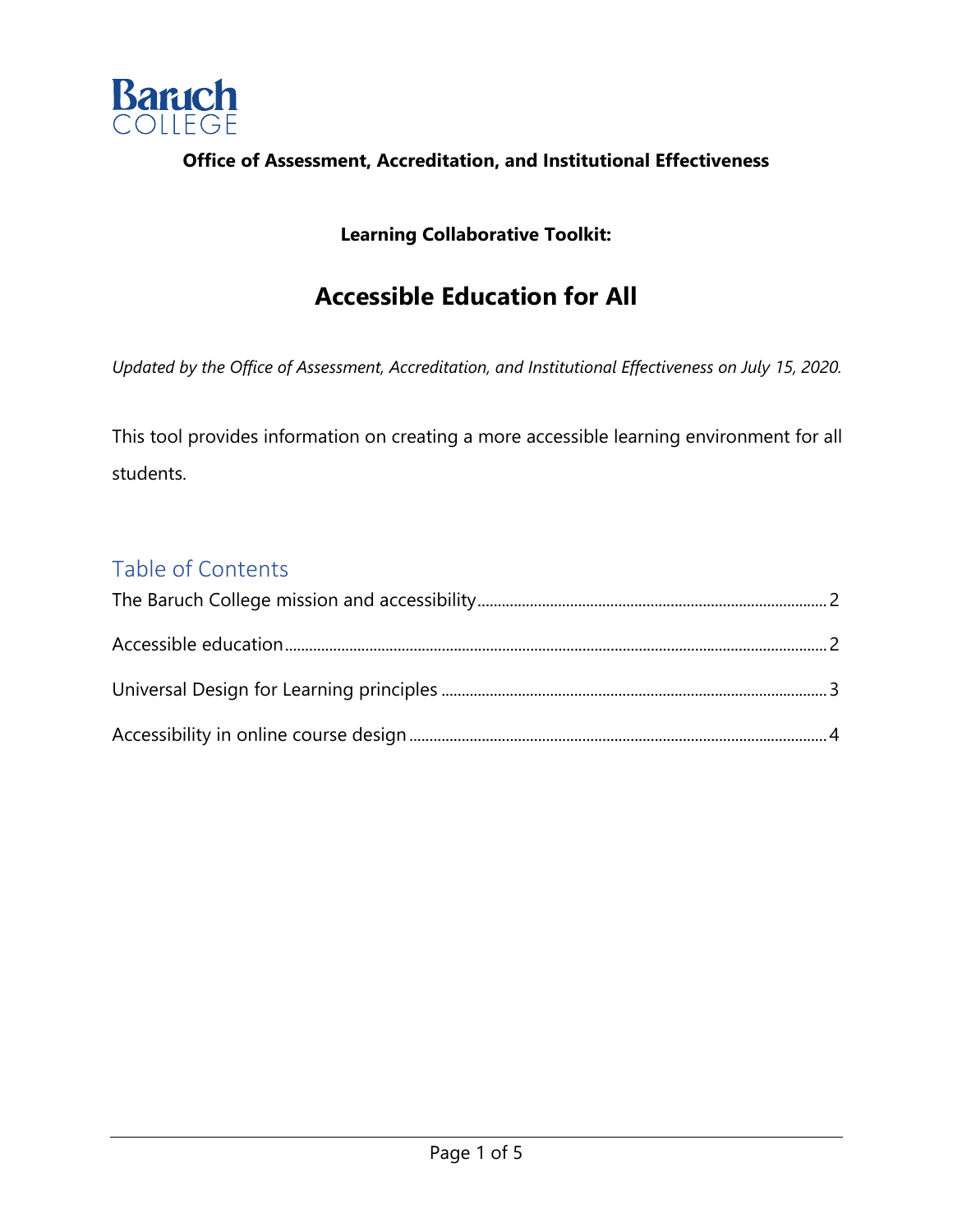

## **The Baruch College mission and accessibility**

*Baruch College provides an inclusive, transformational education in the arts and sciences, business, and public and international affairs to students from New York and around the world and creates new knowledge through scholarship and research.*

https://www.baruch.cuny.edu/about/mission\_statement2013.html

Part of an inclusive education is an accessible education.

### **Accessible education**

The Office of Assessment, Accreditation, and Institutional Effectiveness encourages use of the principles of Universal Design for Learning (UDL) in course development – UDL facilitates learning for all students, across all modalities and teaching environments.

Universal Design for Learning is a framework that guides the design of learning goals, materials, methods, and assessments, as well as policies surrounding these elements, with the diversity of learners in mind.

Learn more about Universal Design for Learning. http://udloncampus.cast.org/home including how to design an **accessible syllabus**, how to develop **accessible learning** goals, and how to assess in an accessible manner.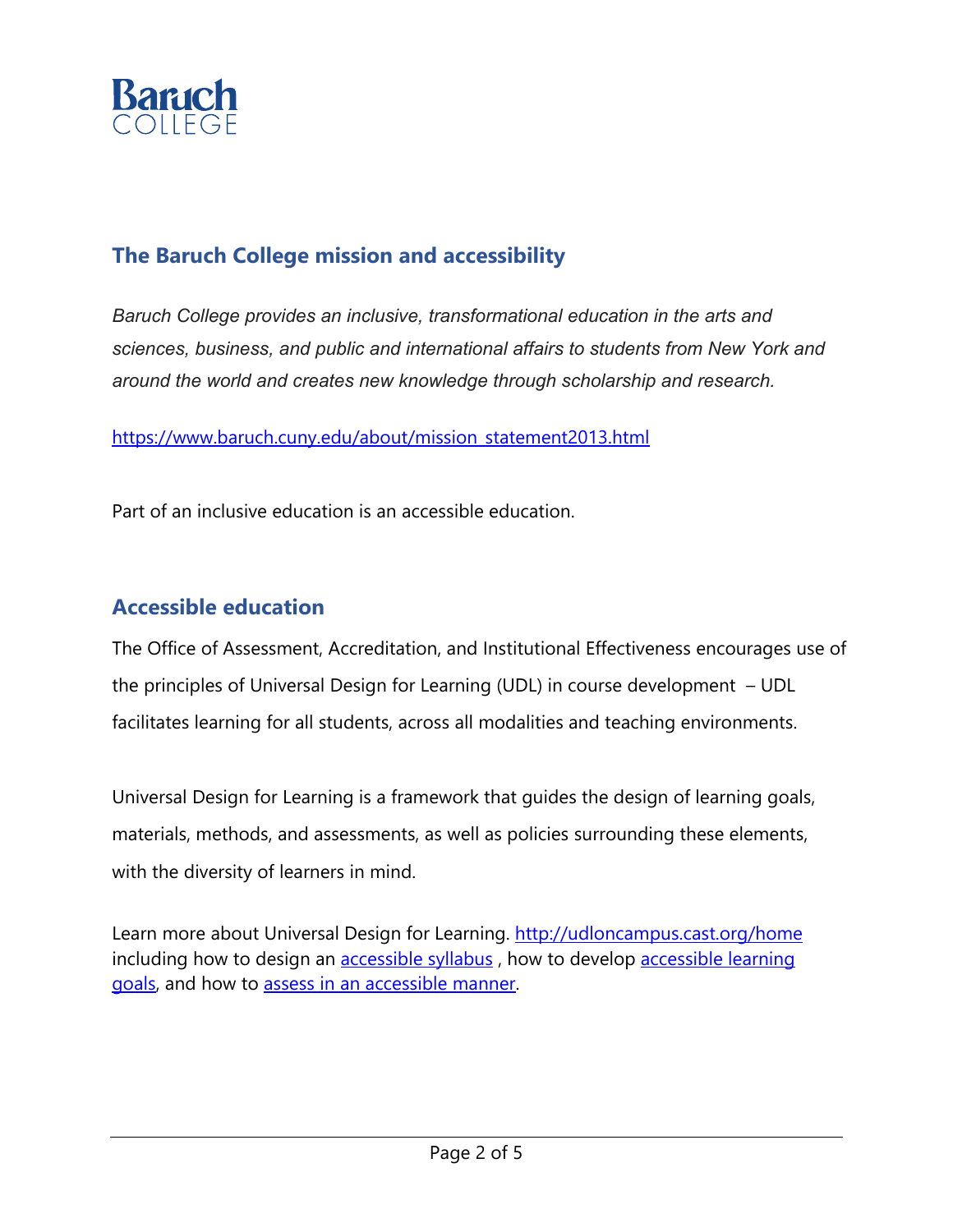#### **The Universal Design for Learning Guidelines**

#### Until learning has no limits **CAST**



**udlguidelines.cast.org** | © CAST, Inc. 2018 | Suggested Citation: CAST (2018). Universal design for learning guidelines version 2.2 [graphic organizer]. Wakefield, MA: Author.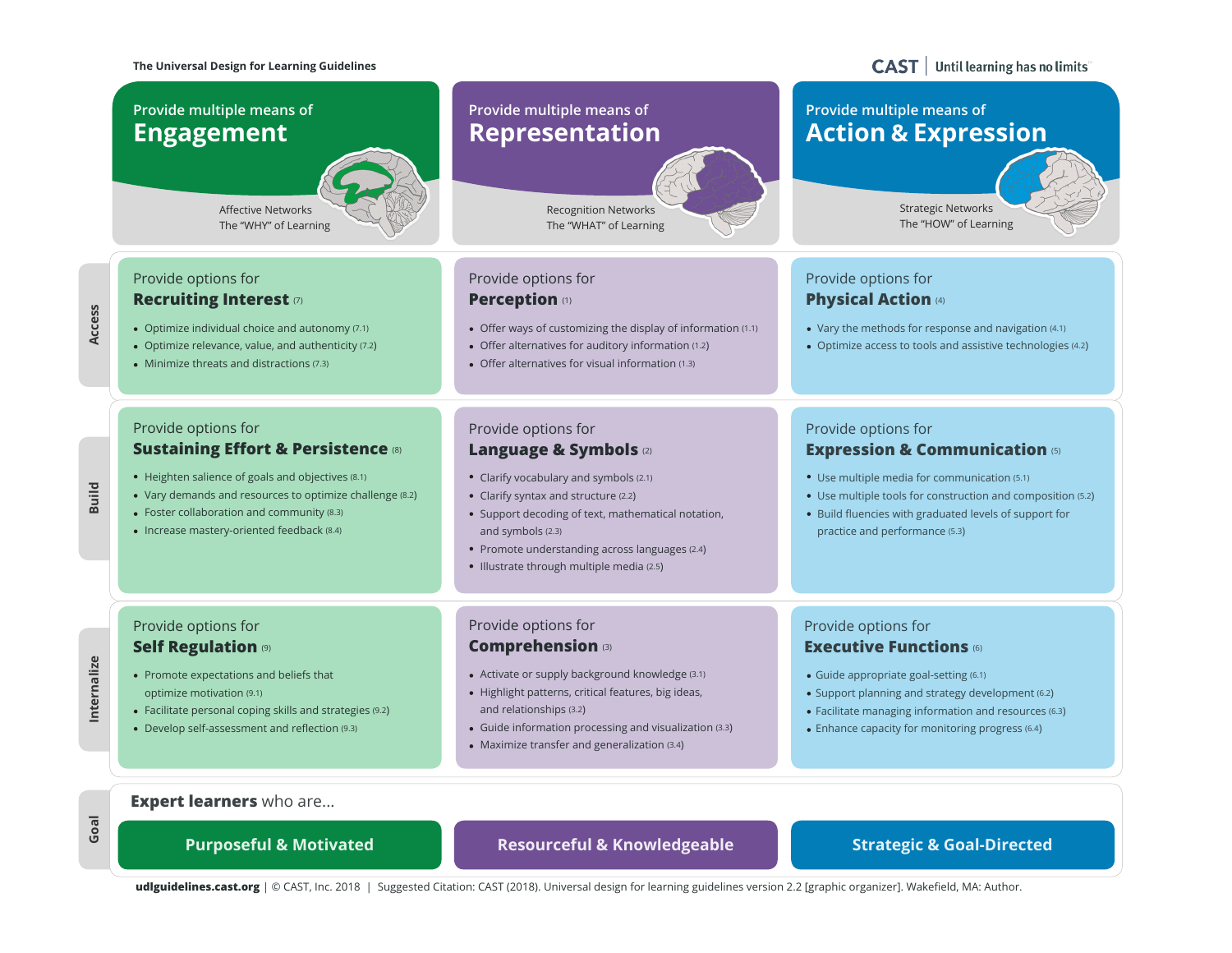

## **Accessibility in online course design**

(This section is taken directly from Burgstahler 2017, ADA Compliance for Online Course Design https://er.educause.edu/articles/2017/1/ada-compliance-for-online-course-design)

Providing multiple ways for students to gain knowledge, demonstrate knowledge, and interact goes a long way toward making a course accessible to all students, including those with disabilities.

Accessibility efforts benefit not only students with disabilities but also students who are English language learners and those working in noisy or quiet environments.

#### For **course web pages, documents, images, and videos**:

- 1. Use clear, consistent layouts and organization schemes for presenting content.
- 2. **Structure headings** (using style features built into the learning management system, Word, PowerPoint, PDFs, etc.) and use built-in designs/layouts (e.g., for PPT slides).
- 3. Use descriptive wording for hyperlink text (e.g., "DO-IT Knowledge Base" rather than "click here").
- 4. Minimize the use of PDFs, **especially when presented as an image**; make sure the text is accessible by testing to see if you can copy and paste it. Always offer a text-based alternative as well.
- 5. **Provide concise alternative-text descriptions** of content presented within images.
- 6. Use large, bold fonts on uncluttered pages with plain backgrounds.
- 7. **Use color combinations that are high contrast** and can be read by those who are colorblind.
- 8. Make sure all content and navigation is accessible using the **keyboard alone**.
- 9. **Caption or transcribe video and audio content**.

With respect to **instructional methods**:

10. Assume students have a wide range of technology skills and provide options for gaining the technology skills needed for course participation.